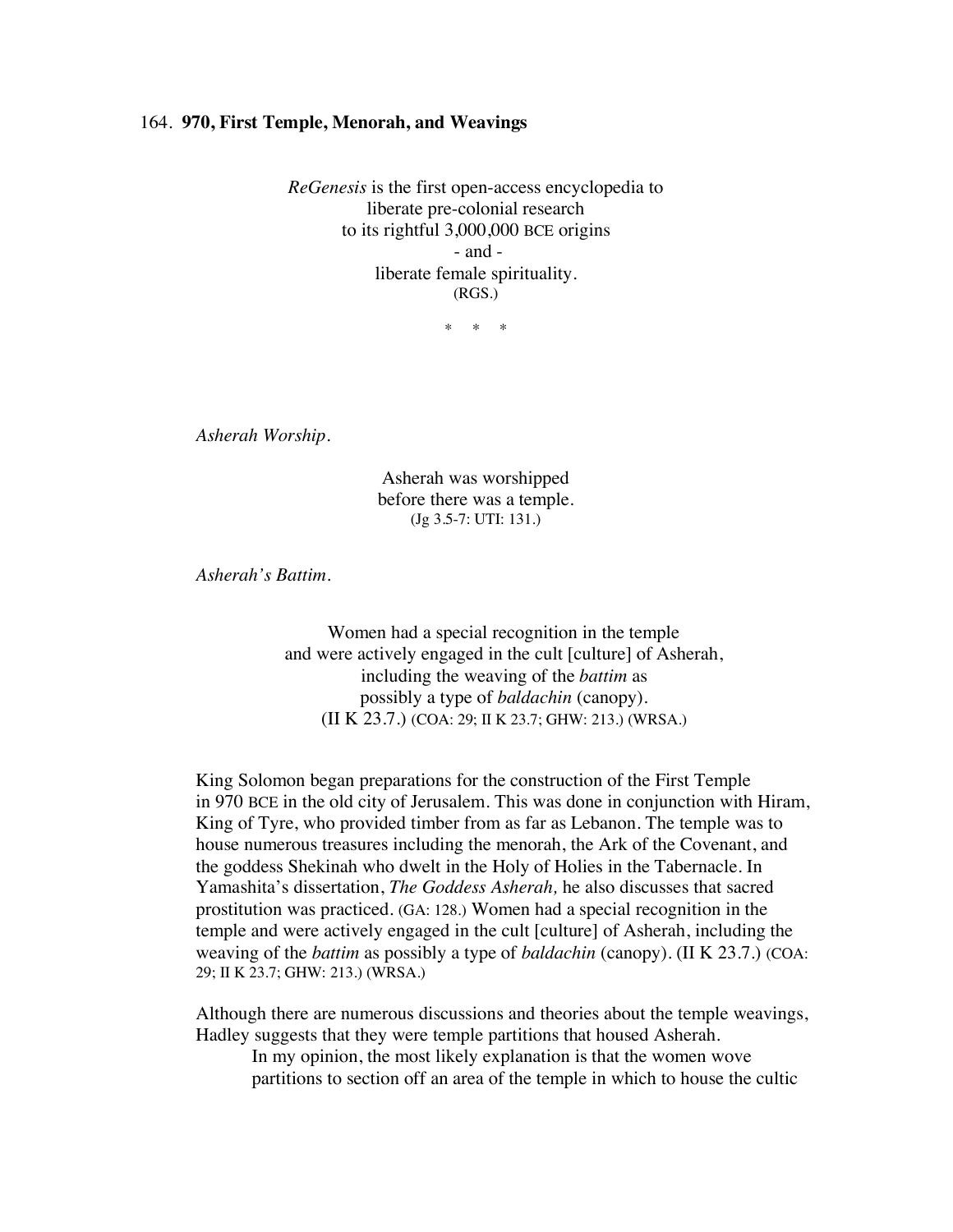statue of Asherah. This division of the temple into separate areas would give the illusion of a house within the larger temple building (COA: 74).

Jewish scholar Leon Yarden believes that the menorah was pre-exilic rather than a post–exilic priestly invention. It is his contention that the use of the "menorah as a ritual candelabrum by the priestly school resulted from the priest's struggle against goddess worship" and in this case goddess Asherah. (RDW: 129.) By translating Asherah's sacred tree symbols into an abstracted, highly stylized menorah, hopefully Asherah and her living trees would fade. Jenny Kien suggests that "while the goddess was weakened by the loss of her visible body, loss of the menorah's tree form freed it for reinterpretation, allowing it to be incorporated into the Jahweh cult [culture] and survive." (RDW: 129-130.) (TL; LEA; CST; UA; ATML; ATML/N.)

Solomon's Temple survived until 586 BCE when destroyed by the Babylonians who also sacked the city and subsequently exiled the Jews to Babylon in Mesopotamia (present-day Iraq). The menorah was returned to the Second Temple, but not the Shekinah. As a footnote to this theory, Raphael Patai says the female Shekinah is apparent in third century CE synagogue murals and therefore is clearly evidenced in rabbinic times. (HG: 283-294.)

Although the remains of Solomon's Temple and sanctuary have yet to be found, the recently discovered 'Ain Dara Temple in Northern Syria' is thought to be the closest parallel in many aspects. Architectural and decorative similarities include: a tripartite layout; entry porch with two columns; his/her inner shrine or Holy of Holies; plus extensive correlations in the decorative order that also described Solomon's Temple in I K 6.29.

Further 'Ain Dara Temple research:

Stone, Elizabeth Caecilia and Paul E. Zimansky. *The Iron Age Settlement at ʻAin Dara, Syria: Survey and Soundings*. BAR International Series, 786. Oxford, England: J. and E. Hedges, 1999. (IAS.)

Further research on temple weavings:

- Dever, William G. *Did God Have a Wife*? *Archaeology and Folk Religion in Ancient Israel.* Grand Rapids, MI: William B. Eerdmans, 2005. 213-214. (GHW.)
- Harvey, Graham. "Huldah's Scroll: A Pagan Reading." *Patriarchs, Prophets and Other Villains*. Ed. Lisa Isherwood. London, England: Equinox, 2007. 86-88. (HS.)

Also recommend Diakonoff's article "Women in Old Babylonia not under Patriarchal Authority" that includes weaver–women and the god El of the Amorites:

Diakonoff, I. M. "Women in Old Babylonia not under Patriarchal Authority." *Journal of the Economic and Social History of the Orient* 29.3 (Oct. 1986): 225-238. (WOB.)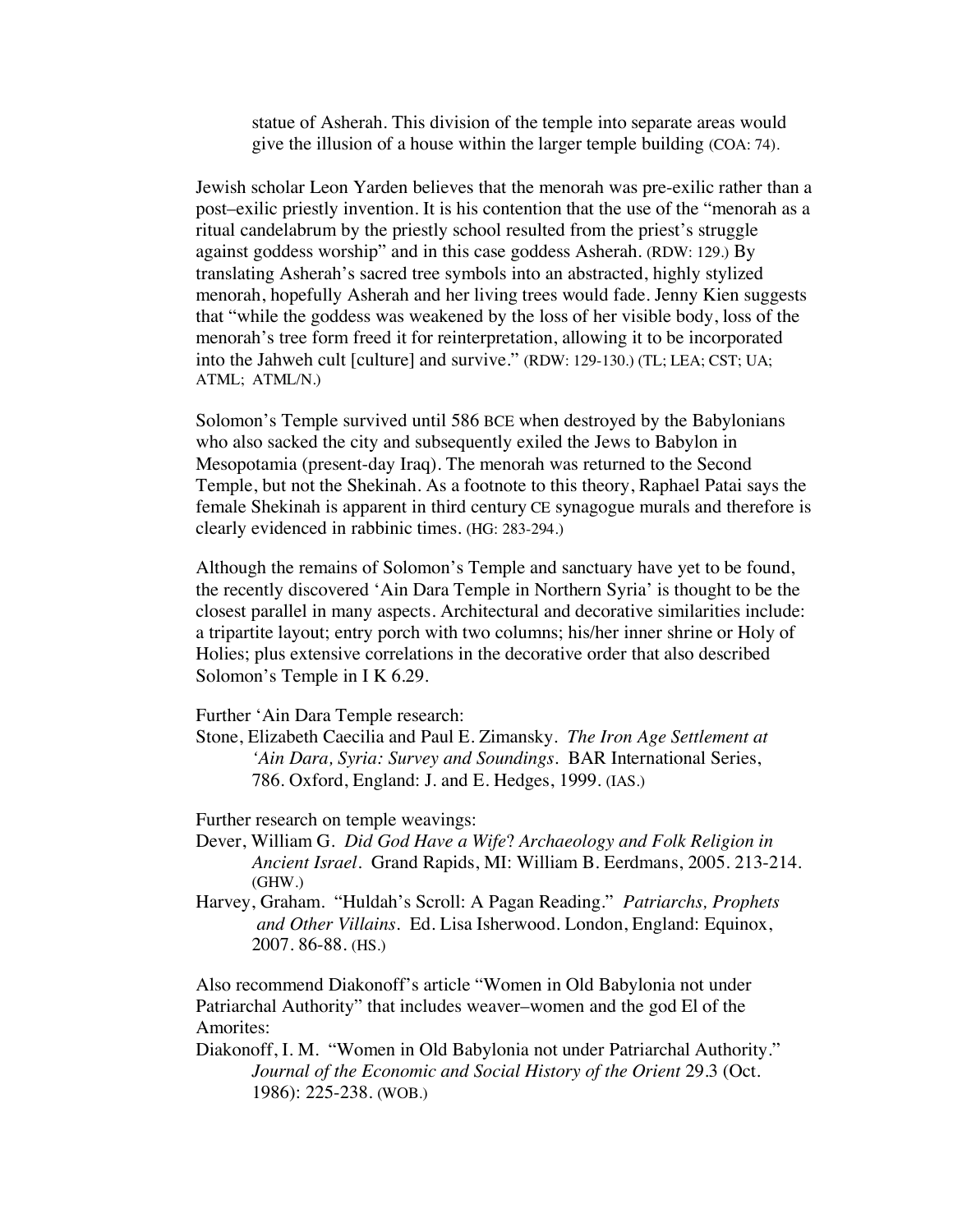Further considerations on temple prostitution:

Budin, Stephanie Lynn. *The Myth of Sacred Prostitution in Antiquity*. New York, NY: Cambridge University Press, 2008. (MSP.)

For biblical reference to the destruction of the house in the temple where women wove battim–houses or a type of canopy for Asherah, see: II K 23.7.

Recommended summary of the Davidic through First and Second Temple historical transitions: 1000-600, Solomon, Philistines, and Temple Transitions. (RGS.)

Further Solomon's and First Temple research: 2000-1200, Ras Shamra. (RGS.) (Also see CE entry: 70, Destruction of Jerusalem Temple.) (RG.)

Further Asherah research: 2000, Bethel, Almond City, and Asherah; 2000, Asherah; 2000-1200, Ras Shamra; 1500, Lachish Ewer, Triangle, and Menorah; 900, Taanach, Canaanite Libation Stand; 800-700, Kuntillet Ajrud and Khirbet El-Qom; 600-398, Astarte/Anat/Ashtaroth/Asherah/Ishtar and Yahweh, Egypt; and 538 BCE-70 CE Second Temple Period. (RGS.)

Further Menorah research: 3000, Earliest Menorah Finds; 2000, Bethel, Almond City, and Asherah; 2200, Nahariyah and Ashrath-Yam; 2000, Asherah; 1500, Lachish Ewer, Triangle, and Menorah; 900, Taanach, Canaanite Libation Stand; and 586, Destruction of the First Temple, Jerusalem Exile. (RGS.)

## Further menorah research:

- Hachlili, Rachel. *The Menorah, the Ancient Seven-Armed Candelabrum: Origin, Form, and Significance.* Boston, MA: Brill, 2001. (MASC-R.)
- Hestrin, Ruth. "The Lachish Ewer and the Asherah." *Israel Exploration Journal* 37.4 (1987): 212-223. (LEA.)
	- \_\_\_\_\_. *The Cult Stand from Taanach and Its Religious Background*. In 1987 Studia Phoenicia V. University Peeters. Leuven, Belgium. (1987). 61- 77. (CST.)
- \_\_\_\_\_. "Understanding Asherah: Exploring Semitic Iconography." *The Biblical Archaeology Review Journal* 17.5 (1991): 50-59. (UA.)
- Long, Asphodel. "Asherah, The Tree of Life and the Menorah: Continuity of a Goddess Symbol in Judaism?" Paper presented at the Britain and Ireland School of Feminist Theology Annual Conference, at Plymouth, Devon. *Sophia Papers* No. 1 (1996). (ATLM.)
- Meyers, Carol L. *The Tabernacle Menorah: A Synthetic Study of a Symbol from the Biblical Cult*. Missoula, MT; Scholars Press, 1976. (TTM.)

Taylor, J. E. "The Asherah, the Menorah and the Sacred Tree." *Journal for The Study of the Old Testament* No. 66 (Jun. 1995): 29-54. (AMST.)

Yamashita, Tadanori. *The Goddess Asherah.* Diss. Yale University, 1964.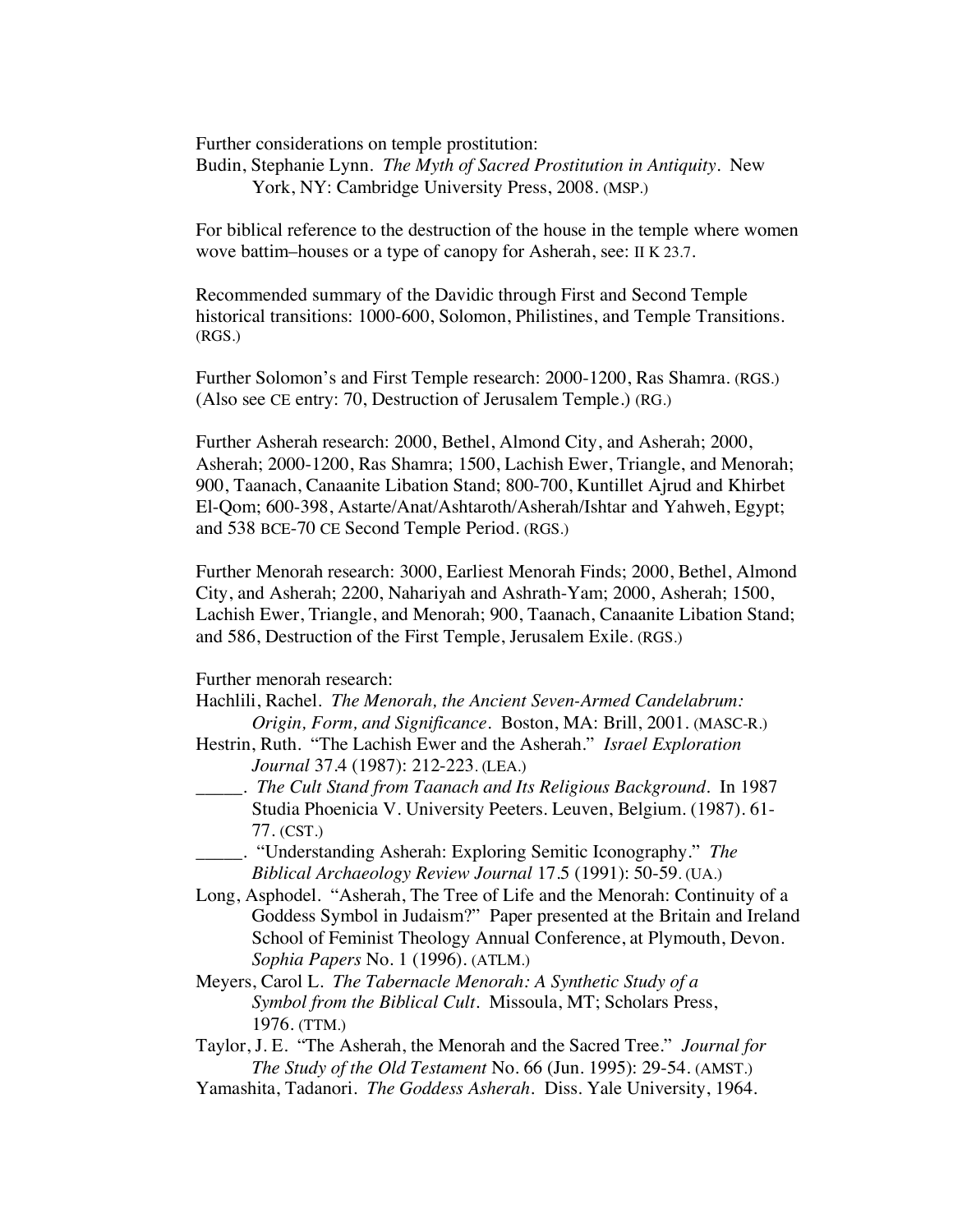Ann Arbor: ProQuest/UMI, 1964. (Publication No. AAT 8103904). (GA.)

To compare various time–lines plus creation myths that are gender–inclusive:

Bakan, David. *And They Took Themselves Wives*. San Francisco, CA: Harper & Row: 1979. (ATT.)

Bird, Phyllis A. *Missing Persons and Mistaken Identities: Women and Gender in Ancient Israel.* Minneapolis, MN: Fortress Press, 1997. (MPMI.)

Callahan, Tim. *Secret Origins of the Bible.* Altadena, CA: Millennium Press, 2002. 30-55. (SOTB.)

George, Arthur L., and Elena George. *The Mythology of Eden*. Lanham, MD: 2014. (TMOE.)

Graham, Lloyd. *Deceptions and Myths of the Bible*. New York, NY: Carol Pub. Group, 1997. (DMB.)

Jastrow, Morris Jr. "Adam and Eve in Babylonian Literature." *The American Journal of Semitic Languages and Literatures* 15.4 (Jul. 1899): 193-214. (AAE.)

Kien, Jenny. *Reinstating the Divine Woman in Judaism.* Parkland, FL: Universal Publishers, 2000. (RDW.)

Louis, Deborah. "Interpreting Eve: Gender Politics and the Representation of Christian Scripture in the Evolution of Western Culture." *Feminist Collections* 24.2 (Winter 2003): 14-19. (IEG.)

Martos, Joseph, and Pierre Hégy. *Equal at the Creation: Sexism, Society, and Christian Thought*. Toronto, Canada: University of Toronto Press, 1998. (EAC.)

Philpot, J. H. *The Sacred Tree: or, the Tree in Religion and Myth*. London, England: Macmillan, 1897. (ST.)

Shryock, Andrew, Daniel L. Smail, and Timothy K. Earle. *Deep History: The Architecture of Past and Present*. Berkeley, CA: University of California Press, 2011. (DH.)

Stanton, Elizabeth C. *The Woman's Bible*. Seattle, WA: Coalition Task Force on Women and Religion, 1974. (TWB.)

Taussig, Hal. *A New New Testament: A Reinvented Bible for the Twenty-First Century Combining Traditional and Newly Discovered Texts. Boston,*  MA: Houghton Mifflin Harcourt, 2013. (NNT.)

Teubal, Savina J. *Sarah the Priestess: The First Matriarch of Genesis*. Athens, OH: First Swallow Press, 1984. (STP.)

\_\_\_\_\_. *Ancient Sisterhood: The Lost Traditions of Hagar and Sarah*. Athens, OH: Swallow Press, 1990. xxv. (ASLT.)

Thompson, William Irving. *The Time Falling Bodies Take to Light: Mythology, Sexuality and the Origins of Culture.* London, England: Rider/Hutchinson, 1981. (TFB.)

White, Lynn Jr. "The Historical Roots of Our Ecologic Crisis." *Science* 155. 3767 (Mar. 10, 1967): 1203-1207. (HRE.)

Further research on the evolution and rise of patristic dominance and monotheism in ancient Israel: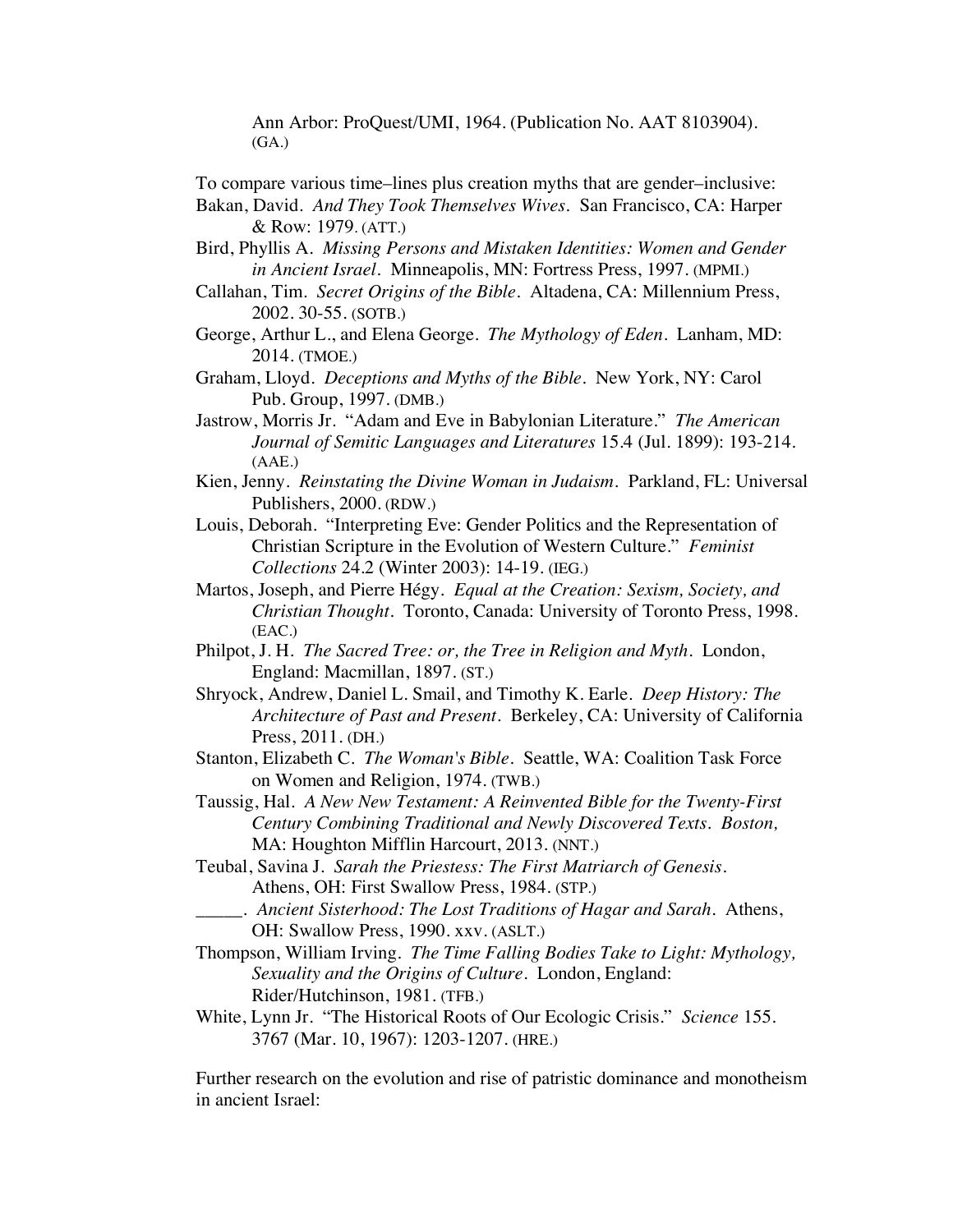| Ackerman, Susan. Under Every Green Tree: Popular Religion in Sixth-                                                                            |
|------------------------------------------------------------------------------------------------------------------------------------------------|
| Century Judah. Harvard Semitic Monographs, 46. Atlanta, GA:                                                                                    |
| Scholars Press, 1992. 65-66. (UEGT.)                                                                                                           |
| "The Queen Mother and the Cult in Ancient Israel." Journal of                                                                                  |
| Biblical Literature 112.3 (1993): 385-401. (QM.)                                                                                               |
| "At Home with the Goddess." Symbiosis, Symbolism, and the Power                                                                                |
| of the Past: Canaan, Ancient Israel, and Their Neighbors from the Late                                                                         |
| Bronze Age through Roman Palaestina. Eds. William G. Dever, and                                                                                |
| Seymour Gitin. Winona Lake, IN: Eisenbrauns, 2003. (AHOG.)                                                                                     |
| Becking, Bob, et al. Only One God? Monotheism in Ancient Israel and the                                                                        |
| Veneration of the Goddess Asherah. Sheffield, England: Continuum,                                                                              |
| 2001. (00G.)                                                                                                                                   |
| Binger, Tilde. Asherah: Goddess in Ugarit, Israel and the Old Testament.                                                                       |
| Sheffield, England: Sheffield Academic Press, 1997. (A.)                                                                                       |
| Biale, David. "The God with Breasts: El Shaddai in the Bible." History of                                                                      |
| Religions 21.3 (Feb. 1982): 240-256. (GWB.)                                                                                                    |
| Bird, Phyllis A. Missing Persons and Mistaken Identities: Women and Gender                                                                     |
| in Ancient Israel. Minneapolis, MN: Fortress Press, 1997. (MPMI.)                                                                              |
| Christ, Carol P. "Heretics and Outsiders: The Struggle over Female Power in                                                                    |
| Western Religion." Soundings: An Interdisciplinary Journal 61.3,                                                                               |
| Dilemmas of Pluralism: The Case of Religion in Modernity (Fall 1978):                                                                          |
| 260-280. (SOF.)                                                                                                                                |
| "Toward a Paradigm Shift in the Academy and in Religious Studies."                                                                             |
| The Impact of Feminist Research in the Academy. Ed. Christie Farnham.                                                                          |
| Bloomington: Indiana University Press, 1987. 53-76. (TPS.)                                                                                     |
| "New Definition of Patriarchy: Control of Women's Sexuality, Private                                                                           |
| Property, and War." Feminist Theology 24:3 (April 2016): 214-225.                                                                              |
| (NDP.)                                                                                                                                         |
| Cohen, Shaye J. D. "The Origins of the Matrilineal Principle in Rabbinic                                                                       |
| Law." Association for Jewish Studies 10.1 (Spring 1985): 19-53. (OM.)                                                                          |
| _. The Beginnings of Jewishness: Boundaries, Varieties, Uncertainties.                                                                         |
| Berkeley, CA: University of California Press, 1999. (BJ.)                                                                                      |
| Cornelius, Izak. The Many Faces of the Goddess: The Iconography of the                                                                         |
| Syro-Palestinian Goddesses Anat, Astarte, Qedeshet, and Asherah C.<br>1500-1000 BCE. Orbis biblicus et orientalis, 204. Fribourg, Switzerland: |
| Academic Press, 2004. (MFG.)                                                                                                                   |
| Day, John. "Asherah in the Hebrew Bible and Northwest Semitic Literature."                                                                     |
| Journal of Biblical Literature 105.3 (Sep. 1986): 385-408. (AH.)                                                                               |
| . Yahweh and the Gods and Goddesses of Canaan. Sheffield, England:                                                                             |
| Sheffield Academic Press, 2000. San Francisco, CA: Harper, 1993.                                                                               |
| (YGG.)                                                                                                                                         |
|                                                                                                                                                |

Davies, Steve. "The Canaanite-Hebrew Goddess." *The Book of the Goddess Past and Present*. Ed. Carl Olson. New York, NY: Crossroad, 1983. 68-79. (CHG.)

Dever, William G. *Who Were the Early Israelites, and Where Did They Come from?* Grand Rapids, MI: William B. Eerdmans, 2003. (WWEI.)

\_\_\_\_\_. *Did God Have a Wife*? Grand Rapids, MI: William B. Eerdmans,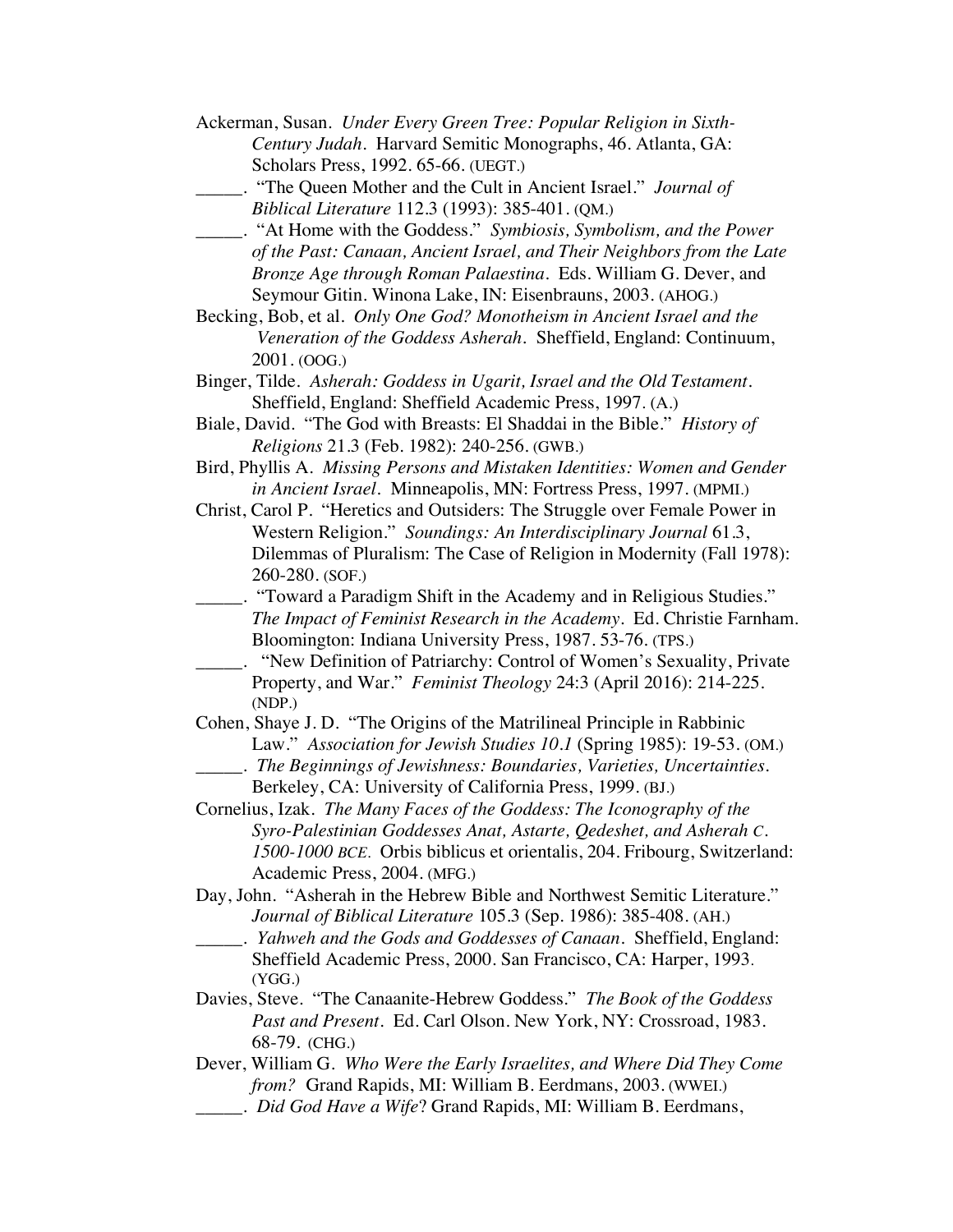2005. (GHW.)

- \_\_\_\_\_. "A Temple Built for Two." *Biblical Archaeology Review* 34.2 (Mar.-Apr. 2008): 55-62, 85-86. (ATB.)
- Handy, K. Lowell. *Among the Host of Heaven: The Syro*–*Palestinian Pantheon as Bureaucracy*. Winona Lake, IN: Eisenbrauns, 1994. (AHH.)
- Hestrin, Ruth. "The Lachish Ewer and the Asherah." *Israel Exploration Journal* 37.4 (1987): 212-223. (LEA.)
- \_\_\_\_\_. *The Cult Stand from Taanach and Its Religious Background*. In 1987 Studia Phoenicia V. University Peeters. Leuven, Belgium: (1987). 61 77. (CST.)
- \_\_\_\_\_. "Understanding Asherah: Exploring Semitic Iconography." *The Biblical Archaeology Review Journal* 17.5 (1991): 50-59. (UA.) *in Ancient Israel.* Minneapolis, MN: Fortress Press, 1998. (GGI.)
- Keel, Othmar. *Goddesses and Trees, New Moon and Yahweh*. Sheffield, England: Sheffield Academic Press, 1998. (GAT.)
- Kien, Jenny. *Reinstating the Divine Woman in Judaism.* Parkland, FL: Universal Publishers, 2000. (RDW.)
- Kosnik, Darlene. *History's Vanquished Goddess Asherah*. Sanford, MI: Emergent Press, 2014. (HVG.)

Lerner, Gerda. "The Patriarchs." *The Creation of Patriarchy.* Oxford, England: Oxford University Press, 1986. 161-179. (TCOP.)

- Long, Asphodel. *In a Chariot Drawn by Lions: The Search for the Female in Deity.* London, England: The Women's Press, 1992. (CDBL.)
- Margalit, Baruch. *"*The Meaning and Significance of Asherah.*" Vetus Testamentum* XL.3 (1990): 264-297. (TMSA.)
- Mazar, Amihai. *Archaeology of the Land of the Bible, 10,000-586 BCE.* New York, NY: Doubleday, 1990. (ALB.)
- Olyan, Saul M. *Asherah and the Cult of Yahweh in Israel.* Atlanta, GA: Scholars Press, 1988. (ACY.)
- Parker, Simon B. Ed. *Ugaritic Narrative Poetry.* Atlanta, GA: Scholars Press, 1997. (UNP.)
- Patai, Raphael. "The Goddess Asherah." *Journal of Near Eastern Studies* 24.1/2 (Jan. – Apr. 1965): 37-52. (TGA.)
	- \_\_\_\_\_. *The Hebrew Goddess.* 1967. Philadelphia, PA: Ktav Publishing House, 1990.(HG.)
- Petty, Richard J*. Asherah: Goddess of Israel*. New York, NY: Peter Lang, 1990. (AGL.)
- Smith, Mark S. "God Male and Female in the Old Testament: Yahweh and His Asherah." *Theological Studies* 48 (1987): 333-40. (GMF.)
	- \_\_\_\_\_. *The Origins of Biblical Monotheism: Israel's Polytheistic Background and the Ugaritic Texts*. New York, NY: Oxford University Press. 2001.(OB.)
- \_\_\_\_\_. *The Early History of God: Yahweh and the Other Deities in Ancient Israel.* Dearborn, MI: William B. Eerdmans, 2002. (EHG.)
- Stuckey, Johanna H. "The Great Goddesses of the Levant." *Bulletin of the Canadian Society of Mesopotamian Studies* 37 (2002): 127-157. (GGL.)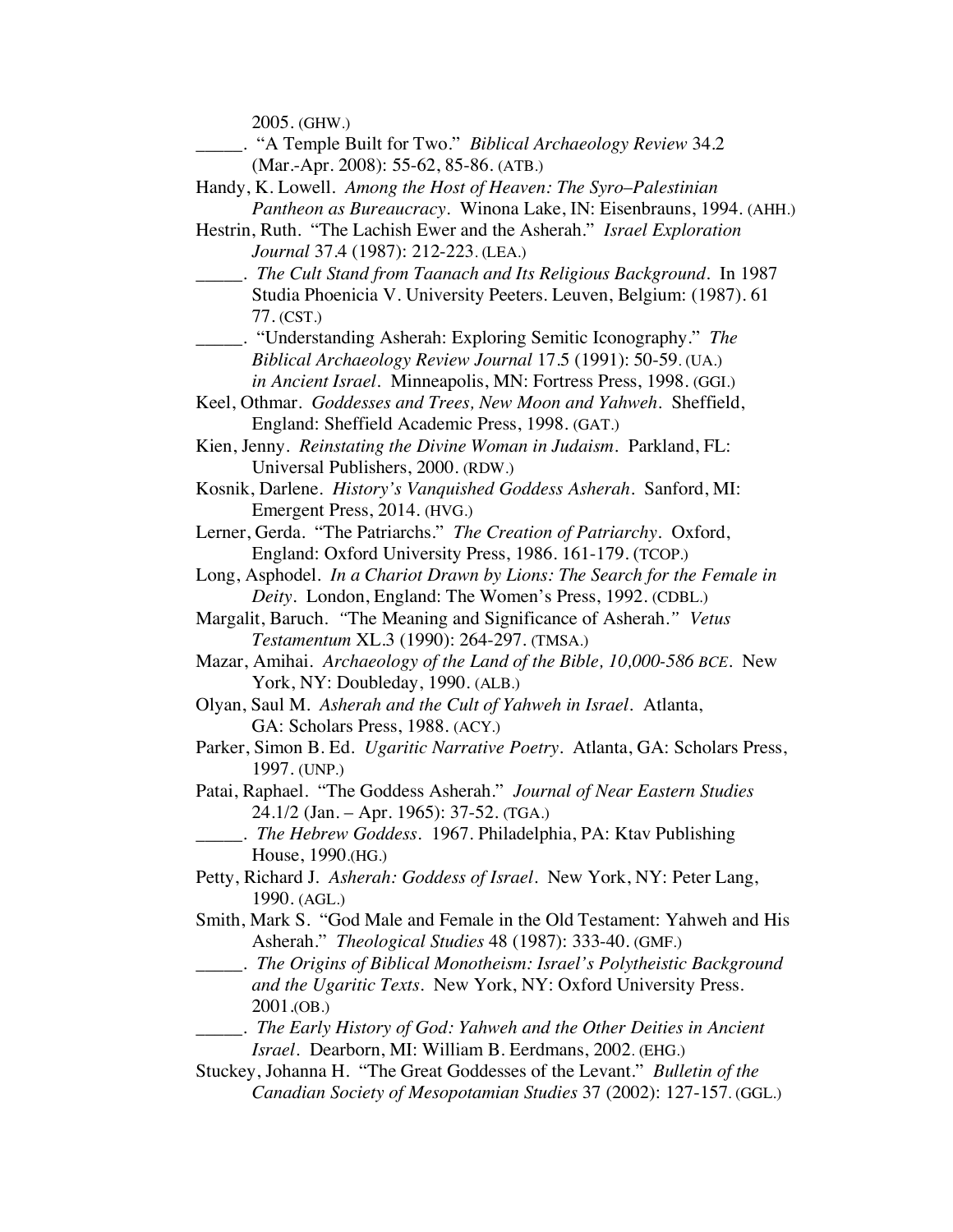- \_\_\_\_\_. "Asherah. Supreme Goddess of the Levant." *Matrifocus* 3. 3 (Beltane 2004.) (ASG.)
- \_\_\_\_\_. "Asherah and the God of the Early Israelites." *Matrifocus* 3.4 (Lammas 2004). (AGE.)
- \_\_\_\_\_. "Sacred Repositories and Goddess Figurines." *Matrifocus* 7.3 (Beltane 2008), (SRG.)
- Wanlass, Ramona. "The Goddess, Syncretism, and Patriarchy: Evolution and Extinction of the Goddess during the Creation of Patriarchy in Ancient Israel." *Women in Judaism: A Multidisciplinary Journal* 8.2 (Winter 2011): 1-16. (GSP.)
- Wiggins, Steve A. *A Reassessment of Asherah: A Study According to the Textual Sources of the First Two Millennia B.C.E.* Neukirchener Verlag Neukirchen-Vluyn, Germany: Verlag, Butzon, and Bercker Kevelaer, 1993. 191. (ROA.)

IMAGE: MADABA MAP OF HOLY LAND: MADABA, JORDAN.

PHOTO: © GSA. DESCRIPTION: THE MADABA MOSAIC MAP IN THE CHURCH OF ST. GEORGE IN MADABA, JORDAN IS THE OLDEST KNOWN CARTOGRAPHIC ILLUSTRATION OF THE HOLY LAND (ISRAEL AND PALESTINE) PLUS SYRIA AND THE EGYPTIAN NILE AREA. SLIDE LOCATION PETRA, SHEET 11, ROW 2, SLEEVE 4, SLIDE #11J, BCE. CO\_PET\_S11\_R2\_SL4\_S11J. VS. > CO\_PET\_S11\_R3\_SL4\_S7J. SHOT ON LOCATION: CHURCH OF ST. GEORGE IN MADABA, JORDAN AND BRITISH MUSEUM: LONDON, ENGLAND.

NOTE 1: FIELDWORK PROJECT 1989 AND 2002.

IMAGE: MADABA MAP OF HOLY LAND: MADABA, JORDAN. PHOTO: © GSA. DESCRIPTION: THE MADABA MOSAIC MAP IN THE CHURCH OF ST. GEORGE IN MADABA, JORDAN IS THE OLDEST KNOWN CARTOGRAPHIC ILLUSTRATION OF THE HOLY LAND (ISRAEL AND PALESTINE) PLUS SYRIA AND THE EGYPTIAN NILE AREA. SLIDE LOCATION PETRA, SHEET 11, ROW 3, SLEEVE 1, SLIDE #24J, BCE. CO PET S11 R3 SL1 S24J. ON LOCATION: CHURCH OF ST. GEORGE IN MADABA, JORDAN AT THE BRITISH MUSEUM: LONDON, ENGLAND..

NOTE 1: FIELDWORK PROJECT 1989 AND 2002.

IMAGE: HEROD'S TEMPLE. PHOTO: © GSA. DESCRIPTION: REPLICA OF HEROD'S TEMPLE. SLIDE LOCATION BIB ARCH, SHEET 2, ROW 4, SLEEVE 1, SLIDE #18, BCE. BIB ARCH, SHEET 2, ROW 4, SLEEVE 1, SLIDE #18, CO\_BAR\_S2\_R4\_SL1\_S18\_ILL.jpg SHOT ON LOCATION: BRITISH MUSEUM: LONDON, ENGLAND. NOTE 1: FIELDWORK PROJECT 2002. PHOTO NOTE: ILLUSTRATION TBD, CHRISI KARVONIDES' TEAM.

IMAGE: MENORAH ENGRAVED ON AN OIL LAMP: ERICE, SICILY. PHOTO: © GSA. DESCRIPTION: MENORAH (TREE – OF – LIFE) ON OIL LAMP, ERICE SICILY. SLIDE LOCATION SICILY, SHEET 1, ROW 3, SLEEVE 4, SLIDE #21, BCE. CU\_SIC\_S1\_R3\_SL4\_S21 ON LOCATION: MUSEO COMUNALE CORDICI: ERICE, SICILY.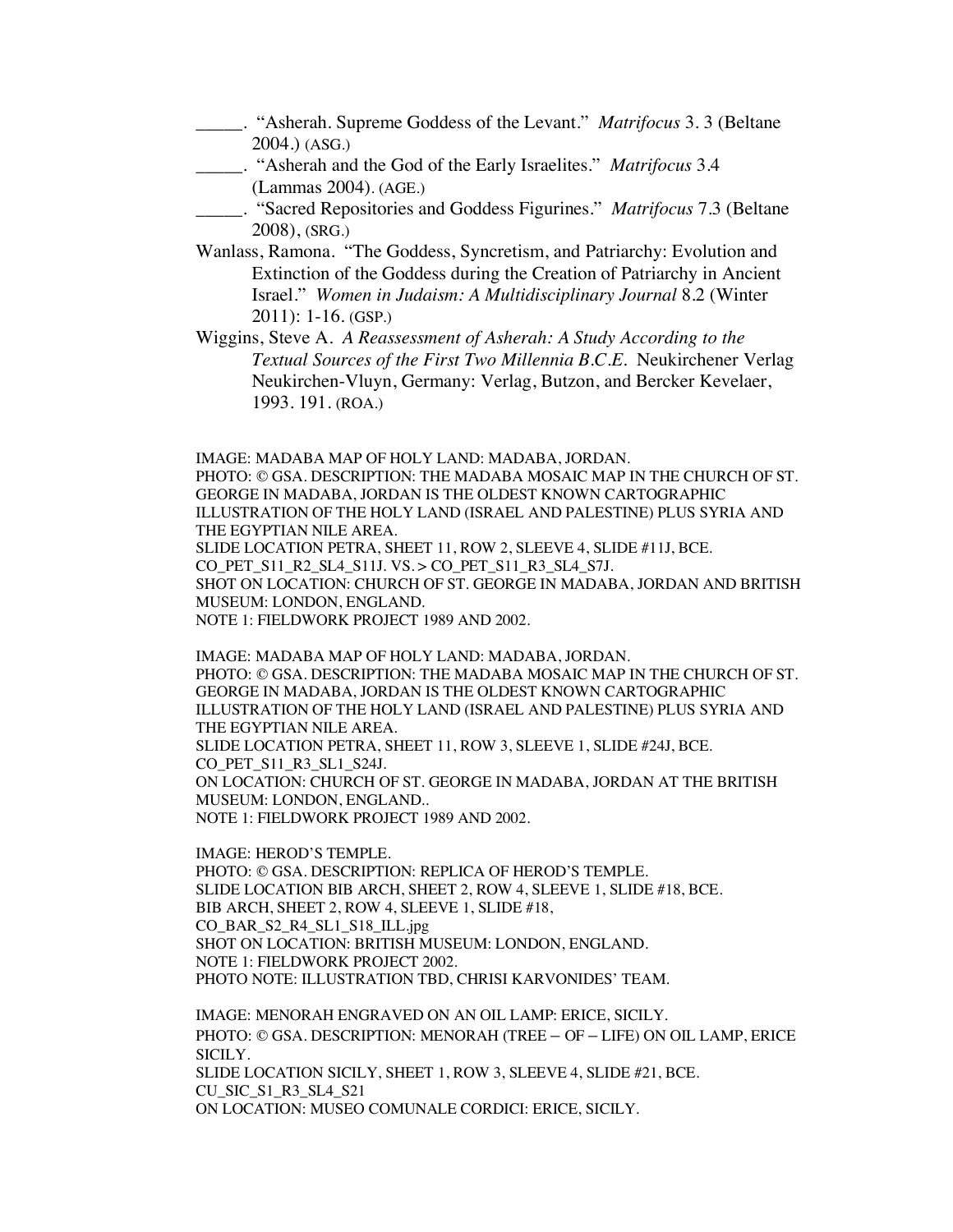NOTE 1: FIELDWORK PROJECT 1998. NOTE 2: SEE FURTHER MENORAH KEYWORDS: "MAGDALA STONE" AND "MARY MAGDALA." LOCATION IS 1st CE, CITY OF MAGDALA NEAR GALILEE.

IMAGE: SEVEN–BRANCHED MENORAH ENGRAVING: SINAI, EGYPT. PHOTO GSA DESCRIPTION: SEVEN–BRANCHED MENORAH ENGRAVING**.**  SLIDE LOCATION BIB ARCH, SHEET 2, ROW 2, SLEEVE 1, SLIDE #44, BCE CO\_BAR\_S2\_R2\_SL1\_S44.jpg CO\_BAR\_S2\_R2\_SL1\_S44\_ILL.jpg LOCATION: SINAI, EGYPT. NOTE 1: FIELDWORK PROJECT PHOTO NOTE: ILLUSTRATION ENHANCEMENT, CHRISI KARVONIDES. PHOTO NOTE: © BIBLICAL ARCHAEOLOGY SOCIETY (1989).

IMAGE: MENORAH AS SACRED TREE – OF – LIFE AND SPREAD EAGLE (ANZU): NIMRUD, ASSYRIA.

PHOTO: © GSA. DESCRIPTION: A FURTHER EXAMPLE OF A MENORAH IS ASSYRIAN SACRED TREE – OF – LIFE WITH PROTECTIVE WINGED SUN DISK AND SPREAD EAGLE (ANZU) OR GENII OVERHEAD, NIMRUD NORTH PALACE. SLIDE LOCATION NEAR EAST, SHEET 9B, ROW 2, SLEEVE 5, SLIDE #20, BCE. CU\_NEA\_S9B\_R2\_SL5\_S20.jpg SHOT ON LOCATION: BRITISH MUSEUM: LONDON, ENGLAND. NOTE 1:

ALSO, ASHERAH'S ICONOGRAPHY IS ALL FORMS OF THE TREE MANIFESTED IN RITUAL GROVES, TREES, MAY POLES, TEMPLE PILLARS, PRIMEVAL FORESTS, AND GODDESS PILLAR FIGURES WITH FULL

NOURISHING BREASTS (AMST: 42-44; AH: 398; COA; APL; RGS). NOTE 2: ASHERIM,\* ICONOGRAPHICAL REPRESENTATIONS OF ASHERAH. NOTE 3: \* FOR FURTHER INTERPRETATIONS OF THE ASHERIM, SEE AH: 385-408, PLUS 1 KINGS 15:13 AND 2 KINGS 21:7.)

NOTE 4: FIRST STYLIZED MENORAH:

THE PERENNIAL LINEAGE OF THE ASHERIM MENORAH BEGAN AT LEAST AS EARLY AS POST EXILIC 3000 BCE MESOPOTAMIA, \* AND CONTINUED THROUGH THE CANAANITE AND ISRAELITE TRADITIONS INTO THE KABALISTIC TREE OF LIFE, AND REMAINS TO THIS DAY (TL: 37, Fig. 213). \* SEE STONE VASE FROM KHAFAJE: (TL: 37, Fig. 213; RGS.) (LOCATION: SEE ABOVE.)

NOTE 5: FIELDWORK PROJECT 1998-2002.

IMAGE: SEVEN BRANCHED MENORAH ENGRAVED ON ARCH OF TITUS, ROME, ITALY.

PHOTO: © GSA. DESCRIPTION: MENORAH (TREE – OF – LIFE), RE. TEMPLE OF JERUSALEM.

SLIDE LOCATION MSC. ITALY/PHOTOS TBD, SHEET , ROW , SLEEVE , SLIDE #, 81CE. CO\_MIT\_S\_R\_SL\_S .jpg

SHOT ON LOCATION: ROME, ITALY, 2016. ZD.

IMAGE: SEVEN BRANCHED MENORAH ENGRAVED ON ARCH OF TITUS, ROME, ITALY.

PHOTO: © GSA. DESCRIPTION: MENORAH (TREE – OF – LIFE), RE. TEMPLE OF JERUSALEM.

SLIDE LOCATION MSC. ITALY/PHOTOS TBD, SHEET , ROW , SLEEVE , SLIDE #, 81CE. CO\_MIT\_S\_R\_SL\_S .jpg

IMAGE: ASHERAH–DEITIES PRESENTING THEIR BREASTS: NEAR EAST.